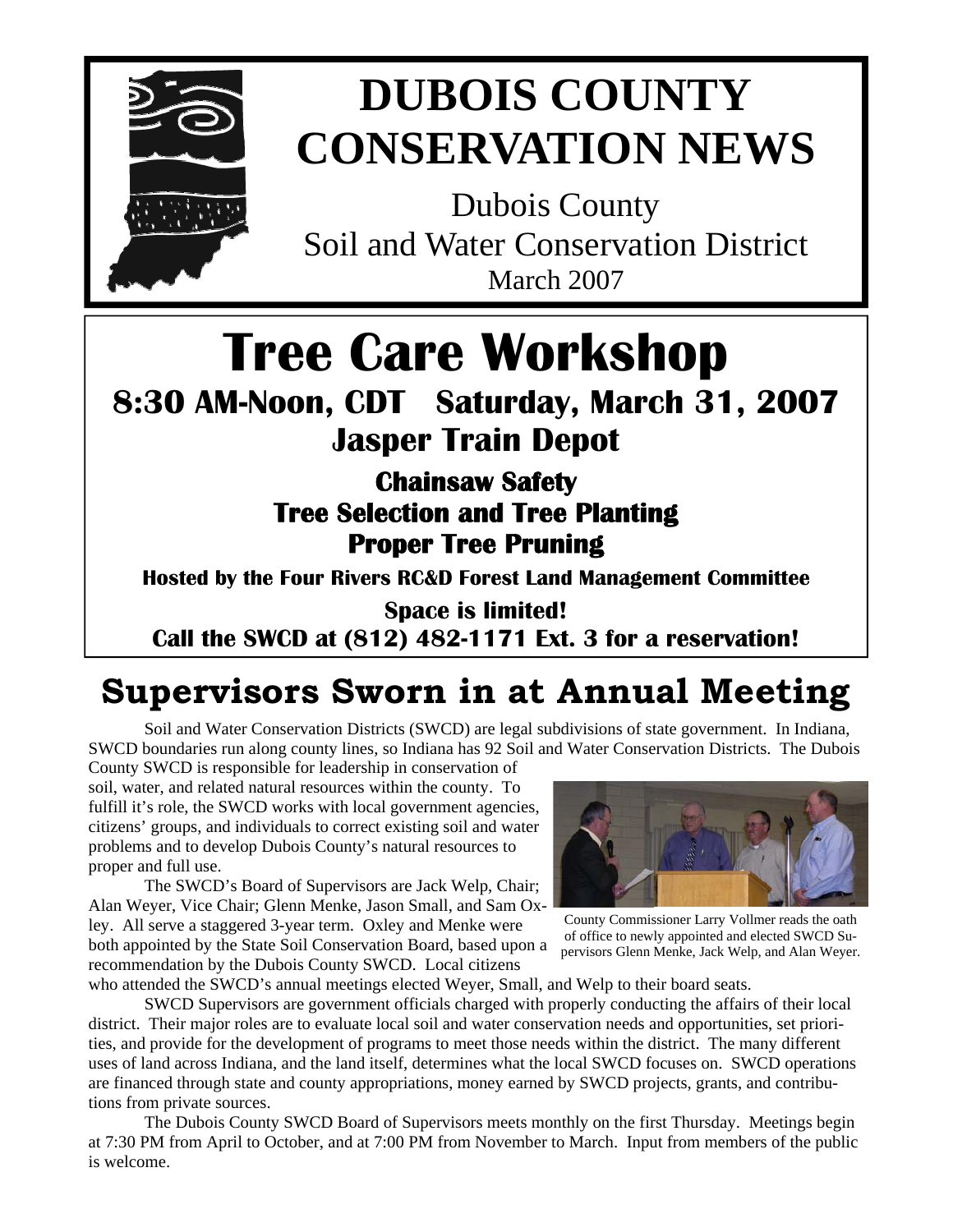### **Jack Nelson Named Forest Steward**

Jack L. Nelson, of Jefferson Township, has been named the 2007 recipient of the Kimball Forest Stewardship Award. This award is presented annually by the Dubois County Soil and Water Conservation District and Kimball International to the landowner who best carries out a wise forest stewardship program on their land.



Jack Nelson (left) accepts the Forest Steward award from SWCD Chair Jack Welp

reation and wildlife management. Jack says, "I love the forest and spend much of my time there." Jack routinely cuts the dying trees for firewood, and due to the amount of time he spends in his forest, he is very aware of its health and vigor. Jack is preparing for a harvest of the over-mature trees. He said, "The forest has not been cut for 70 years. I hate to see some of the big, old trees go, but I know that opening up the stand will create regeneration and help sustain the forest for the future." Jack manages for wildlife by leaving the undergrowth, and creating piles of treetops to provide shelter.

Jack utilizes timber stand improvement as a management tool, and in 1977, planted 3,000 pine trees to fill in the unforested areas. The forest is composed of a variety of trees, including White, Red, and Black Oak, Beech, Hickory, and Cherry.

After the harvest, Jack plans to continue using common sense management strategies in his forest to preserve the quality of the trees and the soil for the future. The Nelsons have 13 children and 55 grandchildren, and Jack's goal is for them to keep the farm in the family and continue managing the forest for high quality trees.

 The criteria for the Kimball Forest Stewardship Award includes managing the forestland with a forest management plan, including harvests and timber stand improvement, and protecting the forest from livestock, insects and invasive species. The award is presented each year in January at the annual meeting of the Dubois County Soil and Water Conservation District.

#### **THE SWCD BOARD OF SUPERVISORS:**

Jack Welp, Chair

Glenn Menke, Vice Chair

Alan Weyer, Member

Jason Small, Member

Sam Oxley, Member

Duane Hopf, Stan Leinenbach Bob Brunsman, Lee Schnell Jim Hochgesang, Associate Members

**Contact one of these county officials with your conservation questions, comments, and concerns!** 

#### **Service Center Staff:**

Jack works

trees, his management objectives include rec-

**Judi Brown, SWCD Executive Director Amanda Bough SWCD Technical Specialist Radius Weisman SWCD Technical Specialist Colt VanNatta Livestock Management Specialist Bart Pitstick, NRCS, District Conservationist** 

#### **SWCD BOARD MEETINGS**

 The Dubois County SWCD Board of Supervisors meets on the first Thursday of each month. The meetings begin at 7:00 PM Nov. through March, and 7:30 PM April through October, and are located in the in the USDA Service Center in Jasper IN. Anyone interested in local soil and water conservation issues is encouraged to attend.

**The Dubois County Soil and Water Conservation District promotes to all citizens - both agricultural and non-agricultural the vital benefits of protecting and preserving natural resources, especially soil and water.** 

All programs and services of the Dubois County Soil and Water Conservation District are offered on a nondiscriminatory basis, without regard to race, color, national origin, relation, sex, age, marital status, or handicap.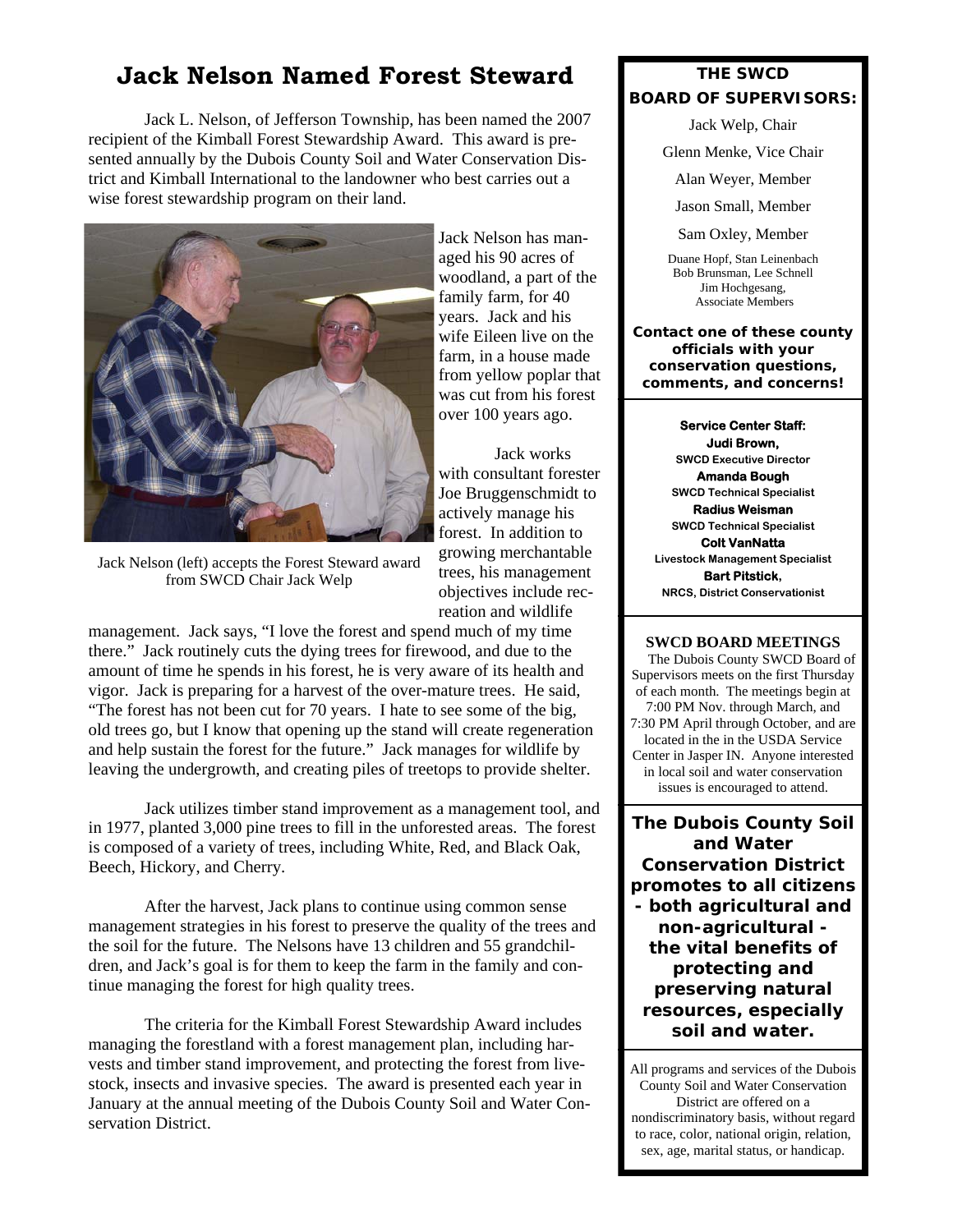### **Fescue Toxicity**

 What cultivar of tall fescue should I plant this spring? It's a common question with many different answers and any one could be right depending on your situation.

 There are different varieties within each category but the main cultivars are endophyte infected, novel-endophyte friendly, and endophyte free. For the rest of this article I'm not going to tell you which one is the best for you but I hope to give you more insight about a disease caused by the endophyte infected version to help in your decision making process.

 Endophyte infected tall fescue causes many complications. This article will focus on fescue toxicity, which reportedly cost livestock producers \$600 million annually in a study done by C.S. Hoveland (1993). Fescue toxicosis is caused by an alkaloid group called ergots. The alkaloids are produced by a fungus (the endophyte) that lives mainly within the leaf sheaths. As the stems and leaves elongate, the fungus also spreads until the plant reaches maturity. During the inflorescence stage (seed head development), which occurs during late spring, ergot alkaloid concentrations are the highest (See Figure 1, below) (Roberts C.A. and J.A. Andrae. 2004. *Crop Management*).



As livestock are grazing endophyte infected tall fescue they may not show symptoms at that time but they have the ability to store the toxins in fat deposits. In the following months these toxins are gradually released and livestock begin to show visible symptoms even if they are no longer grazing the infected grasses. These symptoms include but are not limited to fescue foot, failure to shed winter coats, narrowing blood vessels that restrict blood flow, high core body temperature, increased respiration, low heart rate, fat necrosis, failure to produce milk, suppression of the immune system, reduced forage intake, lower average daily gains, lower pregnancy rates, thickened placenta, retained placenta, and birthing difficulty (Roberts C.A. and J.A. Andrae. 2004. *Crop Management*).

Colt VanNatta, Livestock Specialist

cattle is called the "summer slump". The summer slump is observed by the stereotypical shaggy haired, unthrifty looking cattle that fail to gain their potential weights. Although tall fescue isn't as palatable as some other cool season grasses, it's not the reason for lower average daily gains. This statistic is attributed to lower consumption rates rather than grass compositions (See Figure 2, below.)

 All the questions concerning reproductive problems aren't understood as well as other compli-

| <b>Research location</b> | Gain                  |                     | <b>Forage</b> |
|--------------------------|-----------------------|---------------------|---------------|
|                          | <b>High endophyte</b> | Low endophyte       | fed           |
| Texas                    | 0.99 pound per day    | 2.14 pounds per day | Pasture       |
| Alabama                  | 1.41 pounds per day   | 2.18 pounds per day | Pasture       |
| Georgia                  | 1.02 pounds per day   | 1.31 pounds per day | Pasture       |
| Alabama                  | 1.00 pounds per day   | 1.83 pounds per day | Pasture       |
| Missouri                 | 0.97 pound per day    | 1.41 pounds per day | Pasture       |
| Alabama                  | 0.44 pound per day    | 2.12 pounds per day | Seed          |
| Alabama                  | 0.62 pound per day    | 1.46 pounds per day | Hay           |

(Roberts C.A. 2000. Tall Fescue Toxicosis)

 The second highest level of alkaloid accumulation is in the fall when the cool weather stimulates grass production again. As winter sets in and the slow release of the toxin takes effect, the toxins begin to constrict blood flow. This restricted blood flow affects extremities the most; primarily the legs and tail causing gangrene, also known as fescue foot. Applying this trend to the summer leads to heat stress when blood no longer reaches the body surface and adversely overheats the animal due to poor circulation (Price D. 1998. Fescue Toxicity). Visual signs of this occurring could be animals lounging in ponds or streams trying to cool themselves off. A commonly used term for this in

cations. It is believed that it affects levels of the hormone prolactin. Prolactin is the primary hormone leading up to the final stages of pregnancy and birthing. Without prolactin the female's body doesn't realize that it is time to give birth or produce milk (Lawrence L. A. 1996. Broodmares Grazing Tall Fescue Pastures), leading to retained placentas, birthing difficulty, thickened placentas, and poor milk production.

 In summary, endophyte infected tall fescue can benefit your operation due to its hardiness, resistance, and conservation efforts. But is it worth the risks associated with fescue toxicity compared to novel-endophyte friendly or endophyte free cultivars?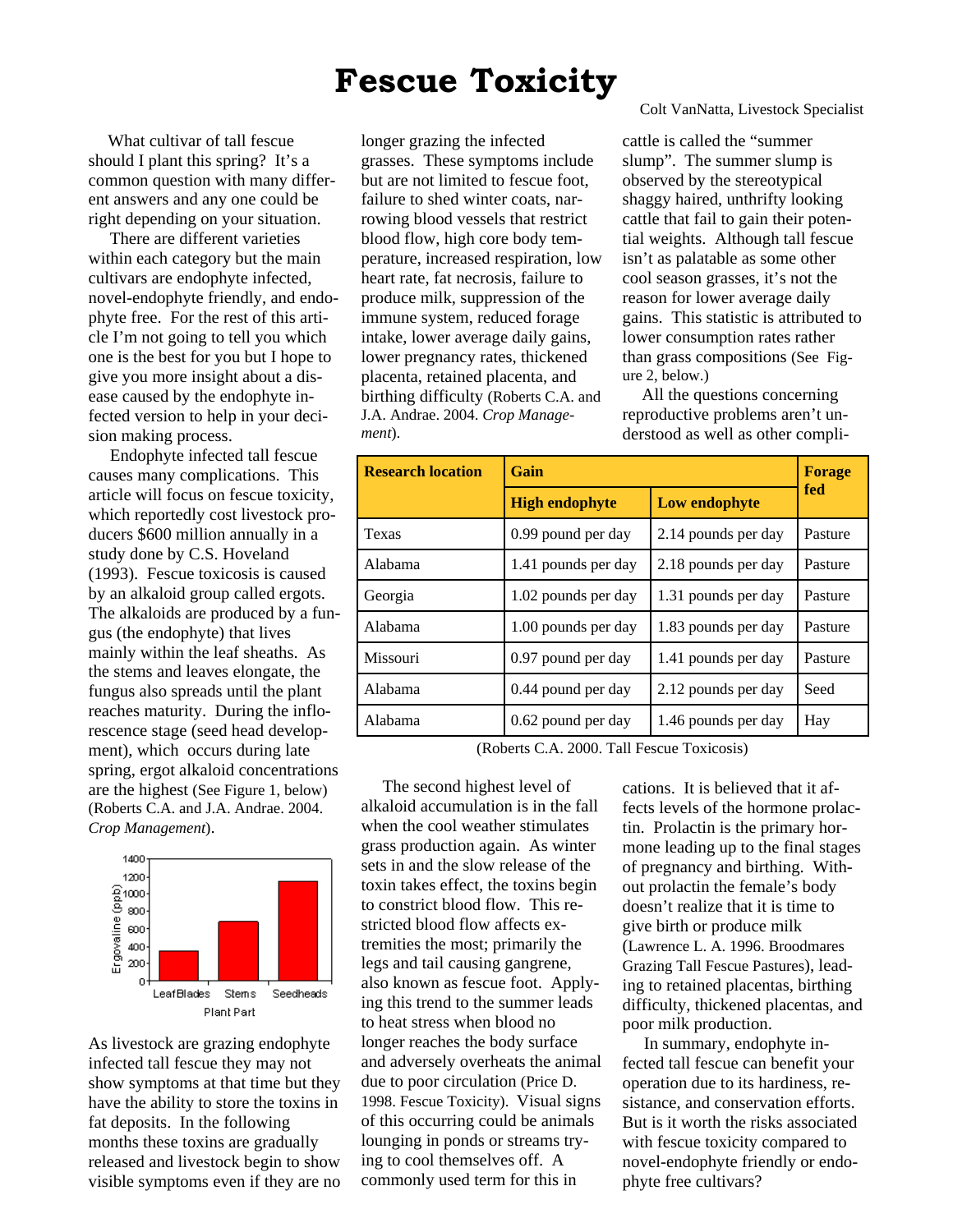Dubois County SWCD 1486 Executive Blvd. Suite A Jasper IN 47546 (812) 482-1171 Ext. 3 judi.brown@in.nacdnet.net

#### **OFFICE HOURS: MON-FRI 8 AM TO 4:30 PM**

OFFICIAL BUSINESS

NEWSLETTER

PRESORTED STANDARD US POSTAGE PAID JASPER IN 47546 PERMIT NO. 191

### **SWCD Provides Conservation Items**

#### • **No-Till Drill**

Great Plains No-Till drill has a seeding width of 10 feet, and can be used to plant soybeans, wheat, legumes, grasses, etc. It can also be used to plant native, or warm season, grasses. Rental fee is \$7/ acre.

#### • **Stapler**

Installing erosion control blankets? This stapler makes completing the job easy! The plunger simply pushes the staples into the ground. Cost is \$10/use.

#### • **Spinning Jenny**

Use to install high-tensile wire fences. Load with wire and set on the ground. Walk away pulling the end of the wire and it will spin, preventing your wire from tangling. Slow down gradually before stopping to prevent over-spinning and tangling. Can also be used to rewind wire in the field. No charge.

#### • **Geotextile Fabric**

Black fabric can be used to keep rock from being pushed into the ground by cattle, or on driveways. Cost is \$1.40/running foot; 15' wide.

#### • **Tile Flags**

Flags on 36" wire staff can be used to mark underground power lines, or surveying jobs. \$6.00/ bundle of 100.

### **Pasture Walk Scheduled This Spring, Date To Be Announced**

 Colt VanNatta, Livestock Specialist is planning a pasture walk with Vic Shelton, NRCS Grazing Land Specialist for Southwest Indiana. The Pasture Walk will provide tips on how to manage pastures correctly. The date and location will be announced on local radio and newspapers as soon as it is available.

 Topics to be discussed at the pasture walk include forage types and good management practices. Colt Van-Natta is encouraging landowners to attend with plenty of questions ready, for answers to their pasture problems!

### **Forestry Field Day April 14; 9:30 AM to Noon**

 Spend the morning with a host of forestry and natural resource experts. Topics to be addressed will include regeneration openings, understory release, invasive species, timber marketing, conservation easements and more. There will also be ample time for open discussion and questions. And to top it off, it's FREE!

 The Field Day will be at the Eubank Demonstration Forest, southeast of Corydon. Lunch will be provided, so please call the Lincoln Hills R.C. & D. at 812-649-9136, Extension 5 to reserve your spot, and for directions.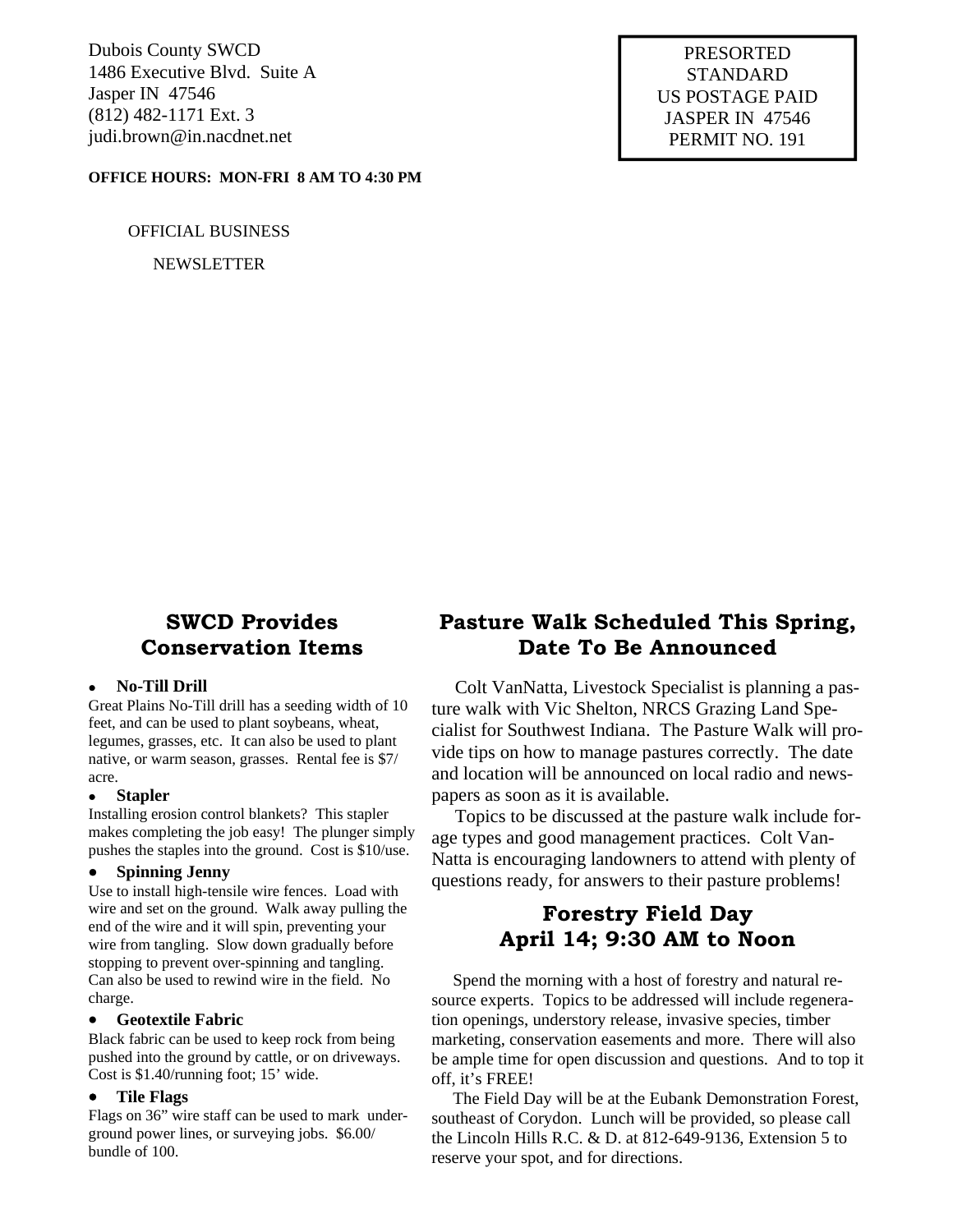## **Randy and Brian Weisheit Named Conservation Farmers**

 Randy and Brian Weisheit, of Weisheit Bros. Farms, have been awarded the 2006 Otto J. Bauer Memorial Outstanding Conservation Farmer of the Year Award. This award is presented to a Dubois County farmer annually by the Soil and Water Conservation District (SWCD). "We are pleased to recognize the land owners who use good soil and water conservation practices on their farm, and put extra effort into conserving natural resources", said SWCD Chair Jack Welp.

 Randy and Brian are the sixth generation of Weisheits to farm their land in Boone Township. The farm was established in 1888 and was designated as a Hoosier Homestead Farm in 1988. Bart Pitstick, District Conservationist for the USDA Natural Resource Conservation Service commented, "The Weisheits have worked for many years to address the resource concerns on their farm, and are near to completing several ongoing projects. They operate a model family farm, with a strong stewardship ethic. They do their best to protect the resource base and the soil, which in turn improves water quality."

 Brian works full time on the farm, but he quickly points out that, "any major decisions are jointly made by both Randy and I. We also rely on John Betz, our good employee that works full time to help keep the farm going." As on any family farm, all of the family members are involved in

the success of the operation. In addition to Randy and Brian, their spouses Pam and Becky, and Randy's son Preston and his wife Alyssa all do whatever is needed to keep the farm operating smoothly.

 The Weisheits raise beef cattle, hogs, corn, soybeans, wheat, and forages on their 828 acre farm. They have participated in the USDA's Environmental Quality Incentive Program for several years, and their list of conservation practices includes water and sediment control basins, nutrient and pest management, waste storage facility, grassed waterways, grade stabilization structures, fencing, cattle stream crossing, and water line.

 "Brian sets goals for each day, and accomplishes them with hard work and dedication." says Becky Weisheit. Brian's goals include doing his best to protect the land by applying nutrients properly, and not abusing the soil. He says, "I feel the ground will give to us what we put into it." Brian added, "Farming is self-rewarding work, and I'm very proud of our farm. It's stood the test of time."

 The Weisheit Bros. Farm was recognized at the 2003 Indiana State Fair as a recipient of the River Friendly Farmer Award.



Randy Weisheit (left) speaks to the audience at the SWCD Annual Meeting as Kerry Newsom, Old National Bank, presents the award to Randy and Brian Weisheit.

 Randy and Brian purchased the farm from their parents, Lewis and Violet Weisheit. Brian said "I am proud of my Dad, because he was not afraid to stick his neck out and invest in the future of the farm. Through the years, the farm has passed from father to son. Hopefully I'll stick my neck out on the line for my kids so they can keep going another generation. It will be up to them to carry the farm on into the future."

 The Otto J. Bauer Outstanding Conservation Farmer of the Year award is named in memory of Otto J. Bauer. Bauer was a champion of soil and water conservation efforts in Dubois County, and was a member of the SWCD board from 1969 until 1986. Kerry Newsom, Vice President at Old National Bank, sponsor of the award, made the presentation at the Soil and Water Conservation District's annual meeting on January 30.

## **Forest Park Students Assist with Water Testing**

Teacher Doug Walker of Forest Park High School took his class to Hurricane Creek on October 3rd to conduct some water quality testing with the Upper Anderson River Project.

The project is being conducted by Indiana 15 Regional Planning Commission.

For further information, contact Tom Mosley at 367-8455; tom@ind15rpc.org.



### **Data Released at Anderson River Meeting**

 Perry, Spencer, Dubois and Crawford County Soil and Water Conservation Districts' joint project for the Anderson River Watershed Diagnostic Study is nearing completion. A final public meeting will be held Tuesday, April 17, 6:30 p.m. in Spencer County at the St. Meinrad Community Center, St. Meinrad. Data from the study will be presented by Edward Belmonte, Project Manager, V3 Companies. For more information contact the Perry County SWCD office at 812-547-4686.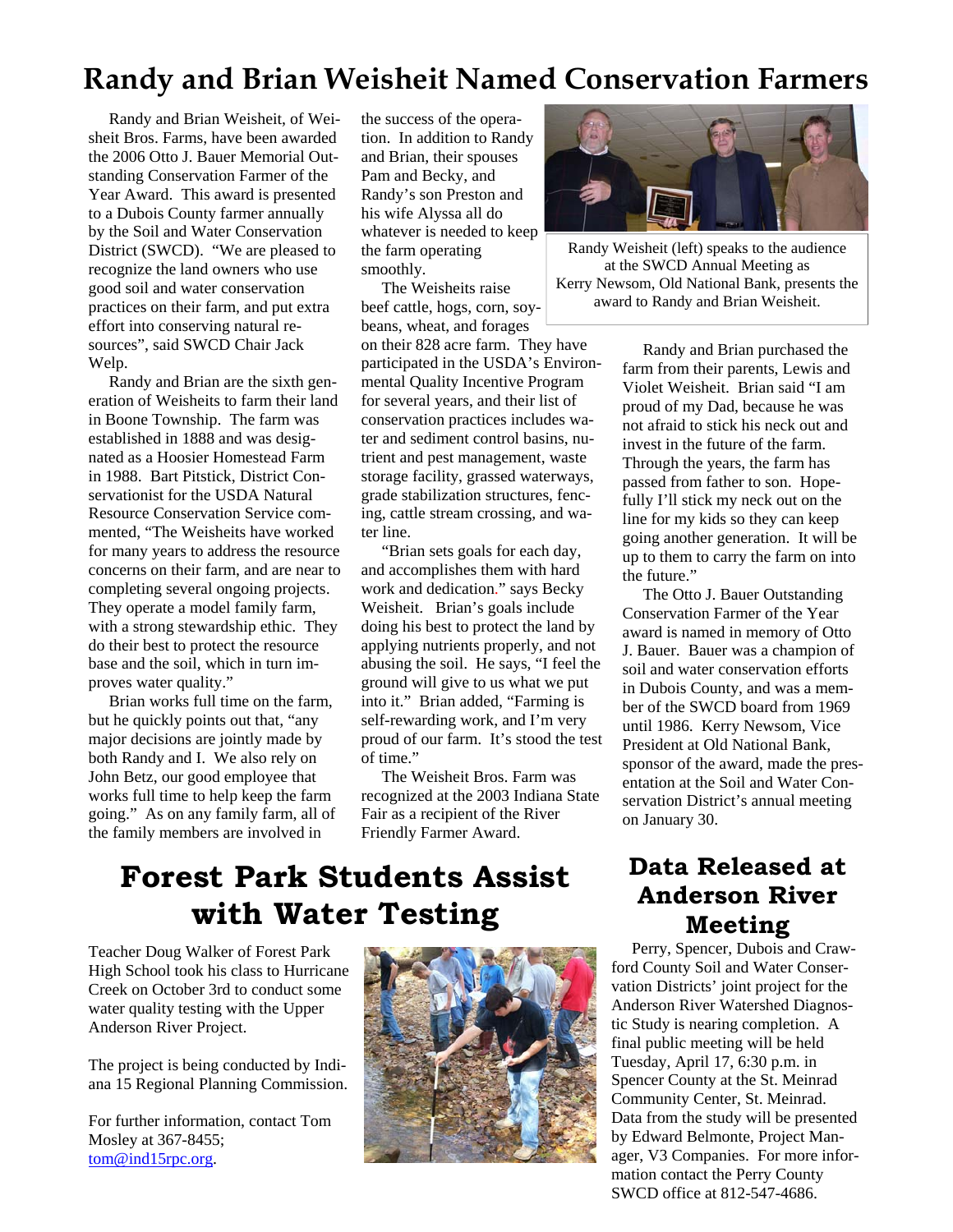## **WHAT CAN USDA PROGRAMS DO FOR YOU?**

 2006 offered many new and exciting opportunities to producers. Farm efficiency levels peaked, mostly due to the use of no-till, strip till, or reduced tillage practices. We are seeing an introduction to biofuels and are hearing reports of carbon credit sales. In this time of purse string tightening we need to be aware of programs that can help us reach our farm goals. The Natural Resource Conservation Service (NRCS) has provided the technical and financial assistance needed to achieve these goals for over 70 years.

 One program that is very beneficial to landowners is the **E**nvironmental **Q**uality **I**ncentives **P**rogram. EQIP offers landowners the opportunity to receive cost share funding to address resource concerns on their land. Whether the resource concern is erosion, soil quality, livestock waste, adequate livestock forage, water quality, or wildlife habitat, EQIP offers conservation practices that will improve the environmental conditions of your land.



 Technically, EQIP practices are part of a conservation plan developed with you on your land that looks at the existing concerns and develops alternatives to address them. Financially, representatives from NRCS can help you apply for financial assistance to implement these practices.

 A new practice this year is called the "Energy Conservation Bundle", where you can receive an additional \$20/acre/year for three years to implement No till/Strip till, cover crops, nutrient management, and all needed buffers to protect water bodies. This is available for

up to 1000 acres/year. In addition to the bundle payment, you can receive the individual practice incentive payments. The use of this practice is a great way to reduce energy use, improve soil quality, improve water quality, and provide additional wildlife habitat.

 Other opportunities that are available through EQIP are cost share on a rotational grazing system, or timber stand improvement. A producer can receive technical and financial assistance to improve their pasture by dividing it into paddocks with permanent interior fencing and installing watering systems for each paddock. Or if you have over ten acres of contiguous forest land that has a forest management plan, but still needs some timber stand improvement (TSI) to improve the long term quality of the forest, EQIP offers cost share to complete the TSI, as well as a one time incentive payment to complete the prescribed forestry plan.

 These are just a sample of the practices available through EQIP. EQIP is designed to address a wide range of natural resource concerns. If you have concerns and problems on your farm, EQIP very well could be the avenue to take to correcting those issues. Since 1997, more than \$2.5 million has been obligated in Dubois County for EQIP projects, and more than \$1.3 million in conservation practices have been in-

stalled on private land.



 The second most widely used program for Dubois County is the **C**onservation **R**eserve **P**rogram (CRP). Through this program producers improve water quality by installing grassed waterways, grassed filter strips, riparian forest buffers, bottomland tree planting, and upland wildlife habitat establishments. This program offers cost share funds to install the practice as well as an annual rental rate on the acreage involved. In addition to the incentive payment offered through the CRP, the Dubois County Soil and Water Conservation District has received a grant to offer an additional incentive payment for landowners wishing to install conservation buffers and increase wildlife habitat.

 The third program available is the **W**ildlife **H**abitat **I**ncentives **P**rogram (WHIP). This program pro-



vides funding for landowners to install ten acres of warm season grasses and one acre of shrubs, resulting in \$721 of cost share. Also, this year the WHIP program is offering cost share funds to help control invasive plant species. The eight targeted species are Autumn Olive, Asian Bush Honeysuckle, Glossy Buckthorn, Japanese Honeysuckle, Kudzu, Multiflora Rose, Periwinkle, and Tree of Heaven.

 NRCS also provides assistance through the **W**etland **R**eserve **P**rogram (WRP). The WRP is a voluntary program offering landowners the opportunity to protect, restore, and enhance wetlands on their property. This program offers landowners an opportunity to establish long-term conservation and wildlife practices and protection. WRP provides an opportunity for land owners to convert marginal cropland back to wetlands through an easement purchase.

 To learn more about the programs offered through the NRCS, contact the USDA Service Center at (812) 482-1171 Ext. 3.